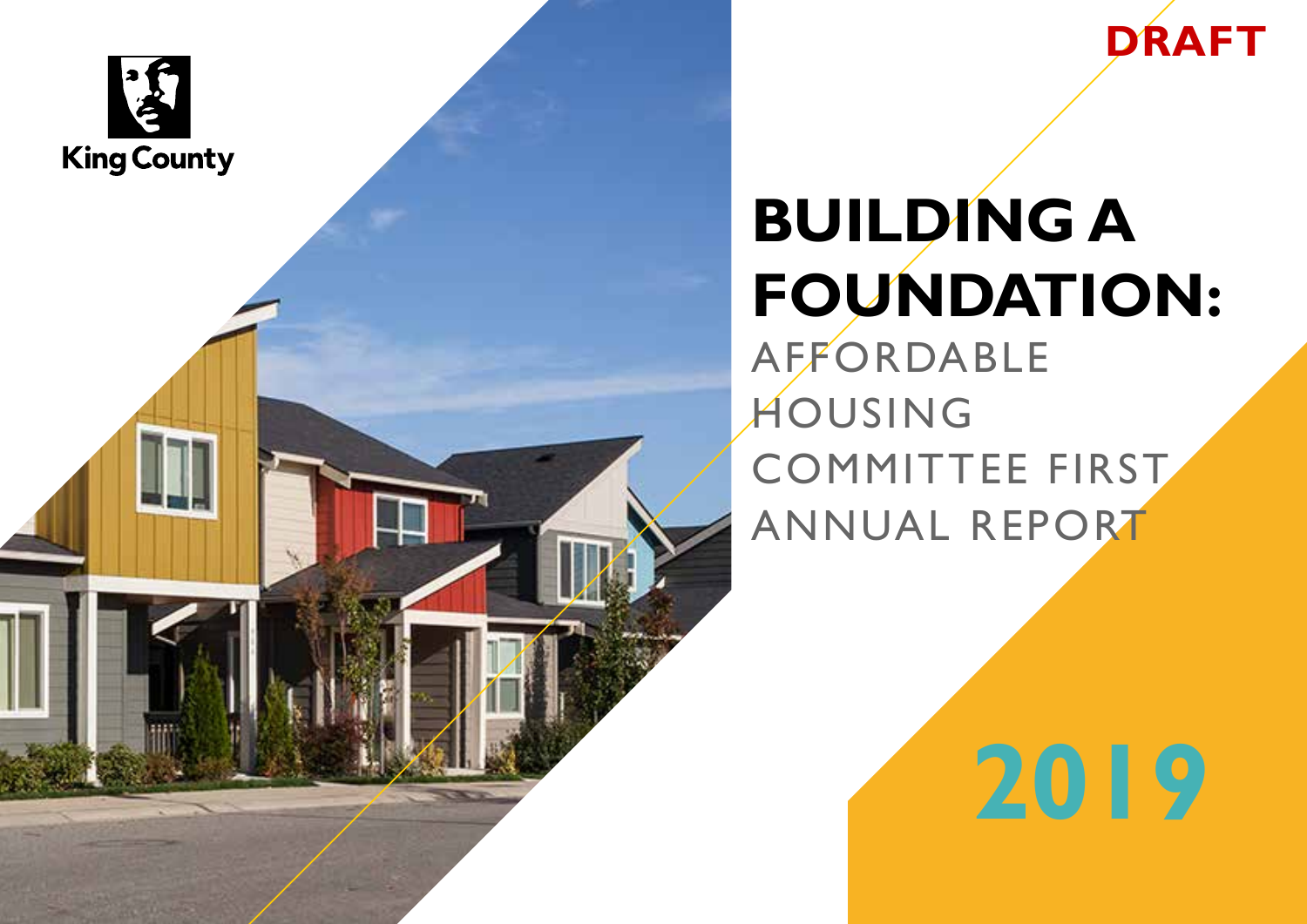## **MEETING THE NEED:** A MESSAGE FROM THE CHAIR



I am pleased to share the first annual report of the Affordable Housing Committee. In our first year, we established how we will work together, developed an ambitious work plan, began work on a data dashboard, and started to formulate and share recommendations on emerging affordable housing issues. In all, we have created a foundation from which we can scale up current efforts and advance creative solutions to ensure those most impacted by the housing crisis have an affordable place to live.

**Claudia Balducci**  Affordable Housing Committee Chair

The Affordable Housing Committee is charged with implementing the recommendations of the Regional Affordable Housing Task Force, which concluded its work in December 2018. The Task Force estimated that by 2040 King County will need to add a total of 244,000 affordable units to ensure that no lowincome household pays more than 30 percent of its income on housing. That means we need, on average, 8,800 new and preserved affordable units every year for the next twenty years. We know that this need has only increased—potentially astronomically—because of the COVID-19 induced economic recession.

The magnitude of the problem calls for creativity, ambition and political will. The members of the Committee are committed to this work because everyone needs and deserves a safe and healthy

place to call home.<br>Chaudii H. Beld

### INTRODUCING THE **AFFORDABLE HOUSING COMMITTEE DRAFT**

In June 2019, the Growth Management Planning Council established the King County Affordable Housing Committee (AHC or Committee) to recommend actions and assess regional progress to **advance affordable housing solutions** recommended within the Regional Affordable Housing Task Force Five Year Action Plan. The newly formed committee of 19 elected, nonprofit, and business leaders functions as a point of coordination and accountability for affordable housing efforts across King County. The overarching goal of the Affordable Housing Committee is to:



STRIVE TO ELIMINATE HOUSING COST BURDEN FOR HOUSEHOLDS EARNING 80% AREA MEDIAN INCOME AND BELOW, WITH A PRIORITY FOR SERVING HOUSEHOLDS AT OR BELOW 50% AREA MEDIAN INCOME.

"

### **A Regional Solution to a Regional Problem — 2019 Affordable Housing Committee**

The Affordable Housing Committee commenced in 2019 and laid the groundwork for the years ahead. The Committee:

Recommended to local jurisdictions ways the region could work together to rapidly maximize the impact of House Bill (HB) 1406 revenue. HB 1406 allows local governments to keep a portion of the state sales tax and use it for affordable housing, supportive housing, and in some instances, rental assistance.

Adopted a 2019-2020 work plan with the following priorities:

- **Build accountability** to those most impacted by the housing crisis by centering equity in the work
- **Develop a dashboard to monitor progress** towards building or preserving affordable housing and reducing cost burden
- **• Take action to build and preserve more homes** by exploring new revenue sources to meet the need and help build the case for greater investment.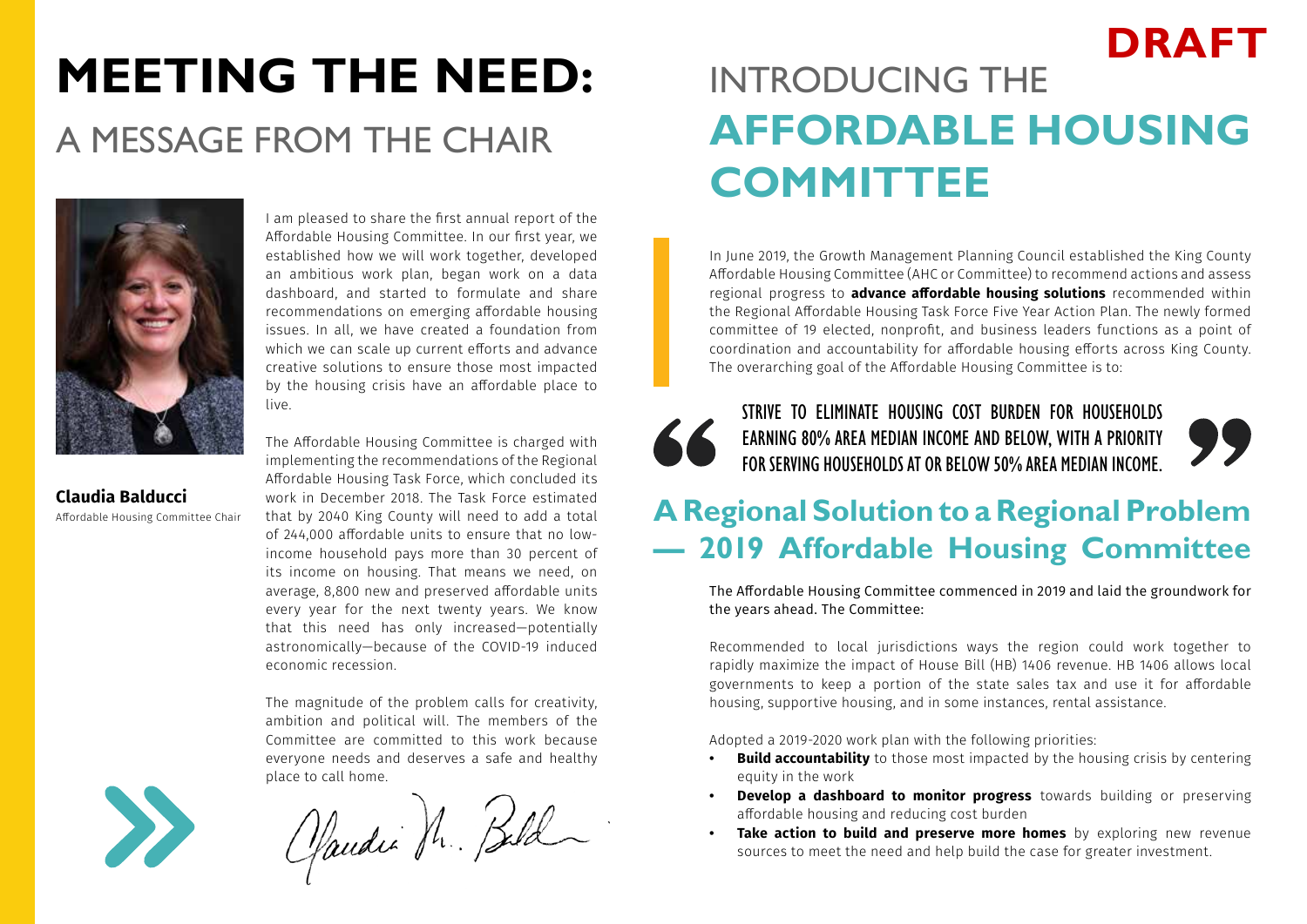**Advancing Regional Collaboration and New Strategies in 2019**

The Affordable Housing Committee is proud to report on the region's progress to implement the goals, strategies, and actions in the Regional Affordable Housing Task Force Five Year Action Plan.

In 2019, Committee members and other participants countywide created the infrastructure for greater accountability and collaboration and advanced new strategies to meet the challenge we face. This includes jurisdictions, stakeholders, businesses, philanthropy and the community.

# **7 Goal Areas DRAFT**



#### GOAL 1: CREATE AND SUPPORT AN ONGOING STRUCTURE FOR REGIONAL COLLABORATION.

**•** Auburn, Burien, Covington, Des Moines, Federal Way, Kent, Normandy Park, Renton, Tukwila, and King County collectively established **South King Housing and Homelessness Partners**, a new subregional collaboration designed to promote creative strategies to build and preserve affordable housing in South King County.



#### GOAL 2: INCREASE CONSTRUCTION AND PRESERVATION OF AFFORDABLE HOMES FOR HOUSEHOLDS EARNING LESS THAN 50% AREA MEDIAN INCOME.

- **•** The State Legislature **adopted House Bill 1406**, which redirects sales tax revenue to affordable housing and is projected to generate \$160 million countywide over the next 20 years.
- **•** The City of Seattle **passed Mandatory Housing Affordability**, requiring developments in certain areas to include affordable housing or pay into a fund, **resulting in an estimated 6,300 affordable homes** over the next decade.



GOAL 3: PRIORITIZE AFFORDABILITY ACCESSIBLE WITHIN A HALF-MILE WALKSHED OF EXISTING AND PLANNED FREQUENT TRANSIT SERVICE, WITH A PARTICULAR PRIORITY FOR HIGH-CAPACITY TRANSIT STATIONS.

- **•** In 2019, King County competitively awarded \$12.6 million in Lodging Tax revenue to **create 964 affordable homes near transit** in Seattle, Seatac, and Federal Way.
- **•** Sound Transit, City of Bellevue, King County, and A Regional Coalition for Housing (ARCH) sought proposals to develop property near the future Spring District-120th Light Rail Station. The development team may receive up to \$14 million in funding and the land transferred at no cost to **create 200+ units of affordable housing** as a part of the mixeduse, mixed-income development.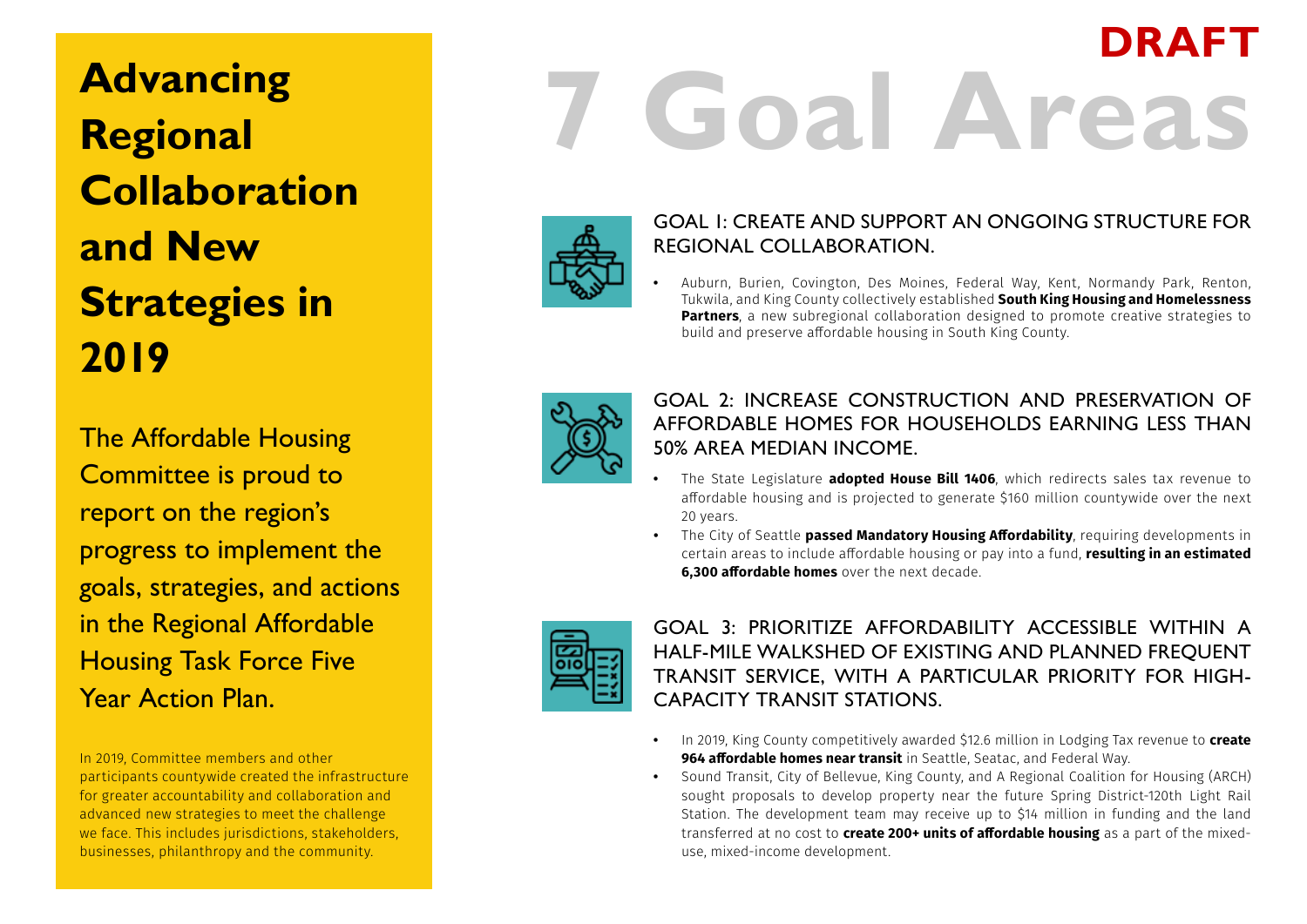

mm

ī

#### GOAL 4: PRESERVE ACCESS TO AFFORDABLE HOMES FOR RENTERS BY SUPPORTING TENANT PROTECTIONS TO INCREASE HOUSING STABILITY AND REDUCE RISK OF HOMELESSNESS.

**DRAFT**

- **•** The State Legislature **adopted a suite of new eviction protections**. Senate Bill 5600 and House Bill 1440, combined, provided tenants with additional notice before evictions filings and rent increases, as well as expanded a landlord mitigation fund and limited certain fees.
- **•** The City of Burien adopted an affordable housing demonstration program, a suite of policies designed to **protect renters and improve renter-landlord relationships**, and an inspection program to ensure healthy housing in their city.

*Burien's affordable housing demonstration program provides incentives and flexibility for the development of five affordable housing projects serving populations earning 0–50% area median income. This allows the city to evaluate potential barriers to the construction of affordable housing and recommend changes to development regulations.*

GOAL 5: PROTECT EXISTING COMMUNITIES OF COLOR AND LOW-INCOME COMMUNITIES FROM DISPLACEMENT IN GENTRIFYING COMMUNITIES.

- **•** The City of Seattle **proposed updates to Affirmative Marketing and Community Preference policies** which promote housing opportunities for underserved groups citywide.
- **•** The City of Kenmore **adopted zoning to protect manufactured housing communities**.

GOAL 6: PROMOTE GREATER HOUSING GROWTH AND DIVERSITY TO ACHIEVE A VARIETY OF HOUSING TYPES AT A RANGE OF AFFORDABILITY AND IMPROVE JOBS AND HOUSING CONNECTIONS THROUGHOUT KING COUNTY.

- **•** King County **implemented a reduction to the sewer capacity charge** for new affordable units.
- **•** The Cities of Woodinville, Bellevue, and Kenmore **adopted or renewed their Multifamily Tax Exemption programs** to provide more income-restricted units.



GOAL 7: BETTER ENGAGE LOCAL COMMUNITIES AND OTHER PARTNERS IN ADDRESSING THE URGENT NEED FOR AND BENEFITS OF AFFORDABLE HOUSING.

**• Microsoft Corporation pledged \$500 million** to preserve existing affordable housing, spur construction of new units, and partner with nonprofits to address the affordable housing crisis.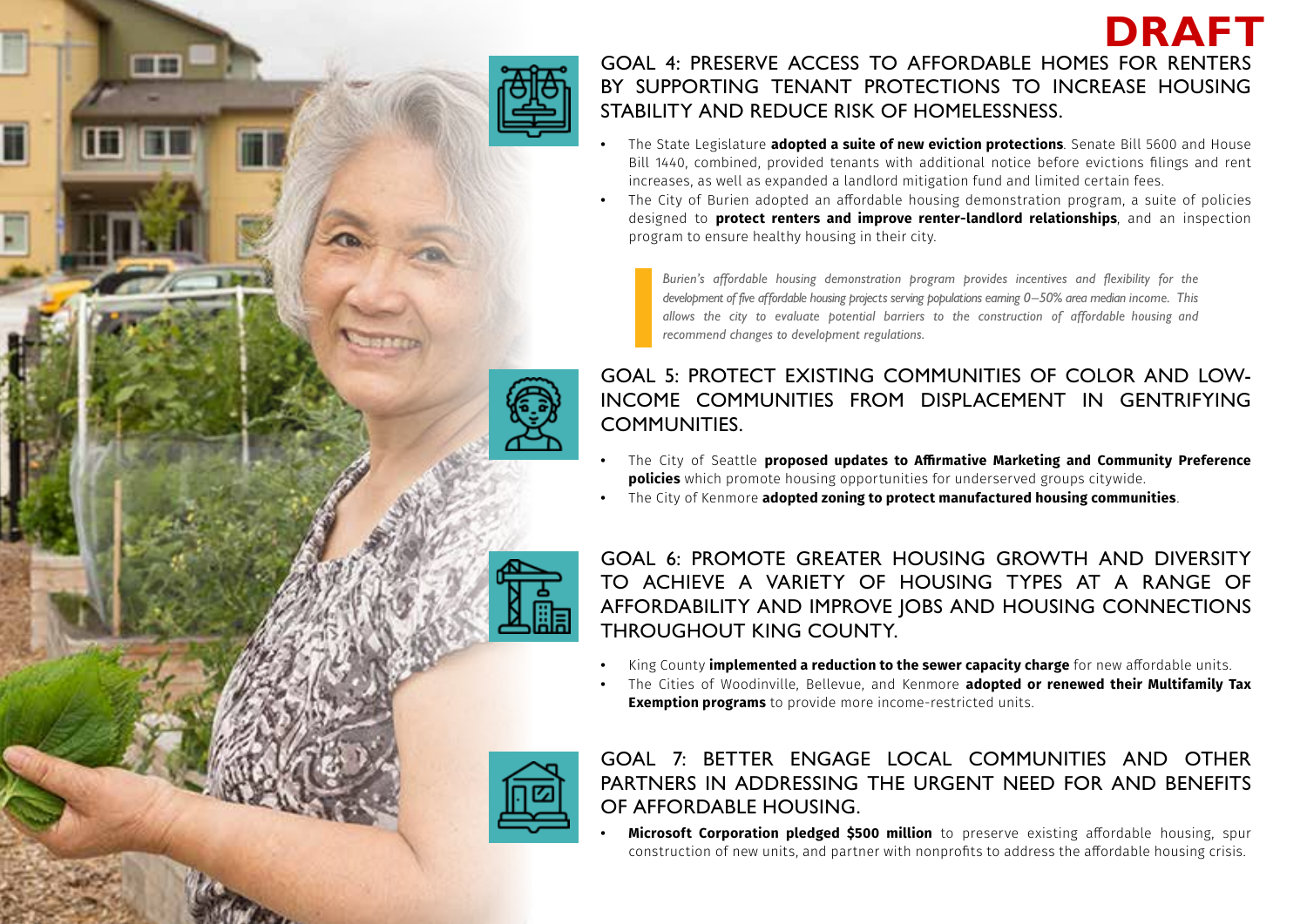### **2019 Affordable Housing Committee**

**Patricia Akiyama**, Master Builders Association of King and Snohomish Counties **Don Billen**, Sound Transit **Susan Boyd**, Bellwether Housing **Jane Broom**, Microsoft Philanthropies **Kelly Coughlin**, SnoValley Chamber of Commerce **Chelsea Hicks**, Northwest Justice Project **Nicole Vallestero Keenan-Lai** (Committee Vice Chair), Puget Sound Sage **Stephen Norman**, King County Housing Authority **Brett Waller**, Washington Multi-Family Housing Association **Bryce Yadon**, Futurewise **Councilmember Claudia Balducci** (Committee Chair), King County Council **Councilmember Larry Gossett**, King County Council **Councilmember Jeanne Kohl-Welles**, King County Council **Emily Alvarado** (on behalf of Mayor Jenny Durkan), City of Seattle, Office of Housing **Councilmember Mike O'Brien**, Seattle City Council **Mayor David Baker**, Kenmore, Sound Cities Association **Mayor Debbie Bertlin**, Mercer Island, Sound Cities Association **Councilmember Claude DaCorsi**, Auburn, Sound Cities Association **Councilmember Nancy Tosta**, Burien, Sound Cities Association **Mayor Ken Hearing** (alternate), North Bend, Sound Cities Association **Councilmember Marli Larimer** (alternate), Kent, Sound Cities Association **Councilmember Ryan McIrvin** (alternate), Renton, Sound Cities Association

**Deputy Mayor Lynne Robinson** (alternate), Bellevue, Sound Cities Association

## "OUR HOUSING CRISIS IS A REGIONAL PROBLEM **DRAFT**